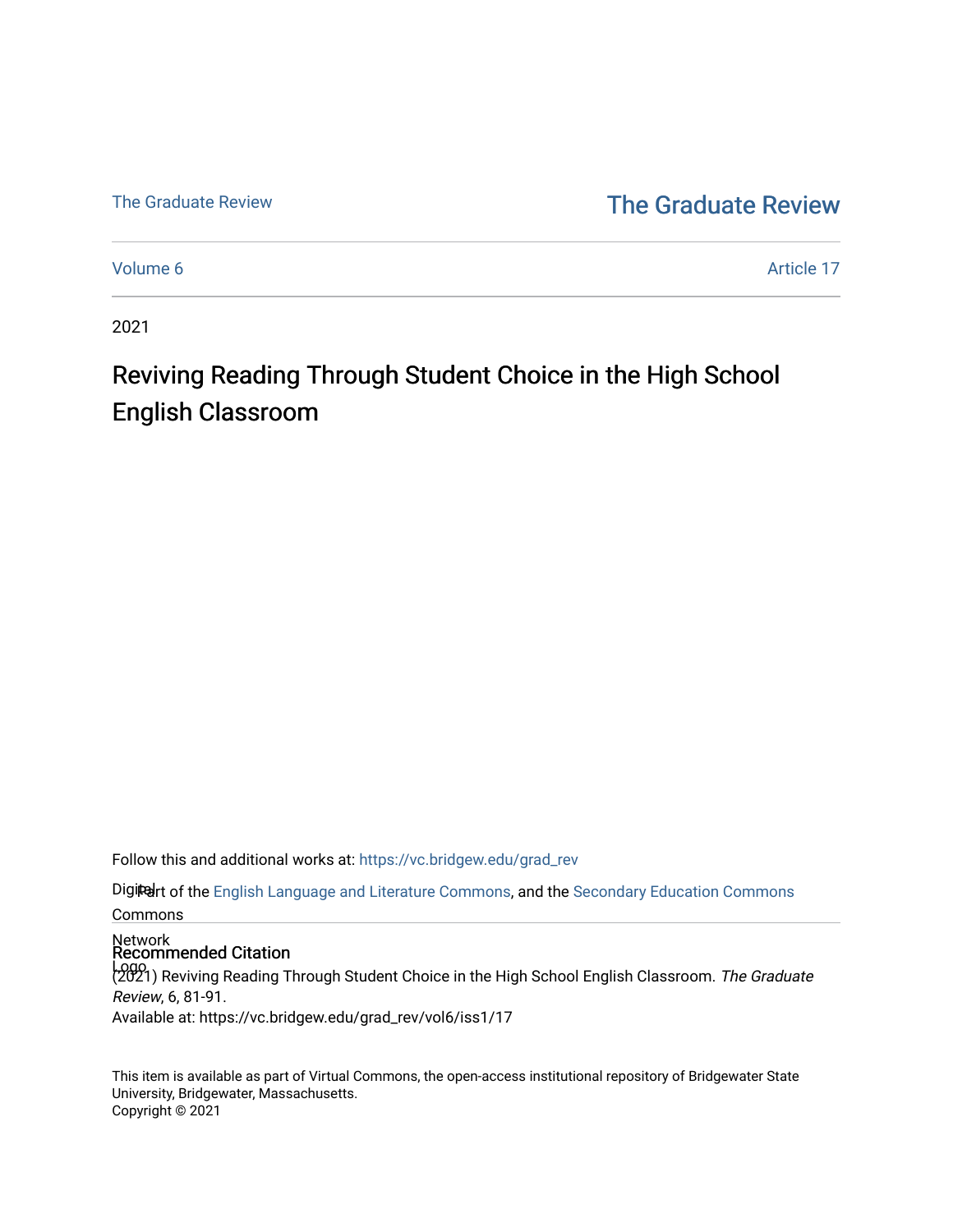# **Reviving Reading Through Student Choice in the High School English Classroom**

MAURA GEOGHEGAN Bridgewater State University

### **Introduction**

"Does this spark joy?" (Kondo "6 Rules of Tidying"). After the release of the Netflix series, *Tidying Up with Marie Kondo* (2019), this became a commonly referenced question as many tried to use Marie Konfectively engaging students?

gan and Wagner 660) as "a 'calamitous, universal falling off of reading occurs for many students at around age 13 and often continues through the rest of these students' lives" (Gallagher 37). By the time students have reached the high school level, they are often already frustrated by and disinterested in reading, as research conducted over the past two decades has consistently found that "motivation for literacy and other academic subjects declines at middle grade levels" (Guthrie et al. 440). Once they reach high school, most students seem to become less engaged readers as the joy and motivation to read have been stripped away by years of standardized testing as well as being told what to read. Students who become disengaged and discouraged by reading often turn to websites such as *SparkNotes* or *Shmoop* to replace reading. Although these websites can offer some helpful resources for struggling readers, they should not be replacing reading. Offering students choice in the literature they read, along with a method for receiving their feedback, should be implemented in the high school English curriculum in order to increase students' motivation to read.

do's method to tidy their physical spaces. Although typically used for the purpose of home organization, this question should also be applied to the texts and the methods used to teach literature in the high school English curriculum. Do the texts used spark joy for students? Are the methods used to teach these texts ef-According to prior research, the answer to both of these questions seems to be no. Data from the National Endowment for the Arts has shown that "less than one-third of 13-year-olds are daily readers" (Mor-Literature selection and the use of literature in high school English classrooms have been topics I've been interested in researching over the past three years. In 2018, I conducted research analyzing the factors that influence the literature selection in a high school English language arts (ELA) curriculum. This research was conducted by surveying and interviewing high school English teachers from Massachusetts, Connecticut and Rhode Island. The most influential factor cited by teachers in their process of selecting literature was the thoughts and feelings of students. Of the 212 public, private, and charter high school English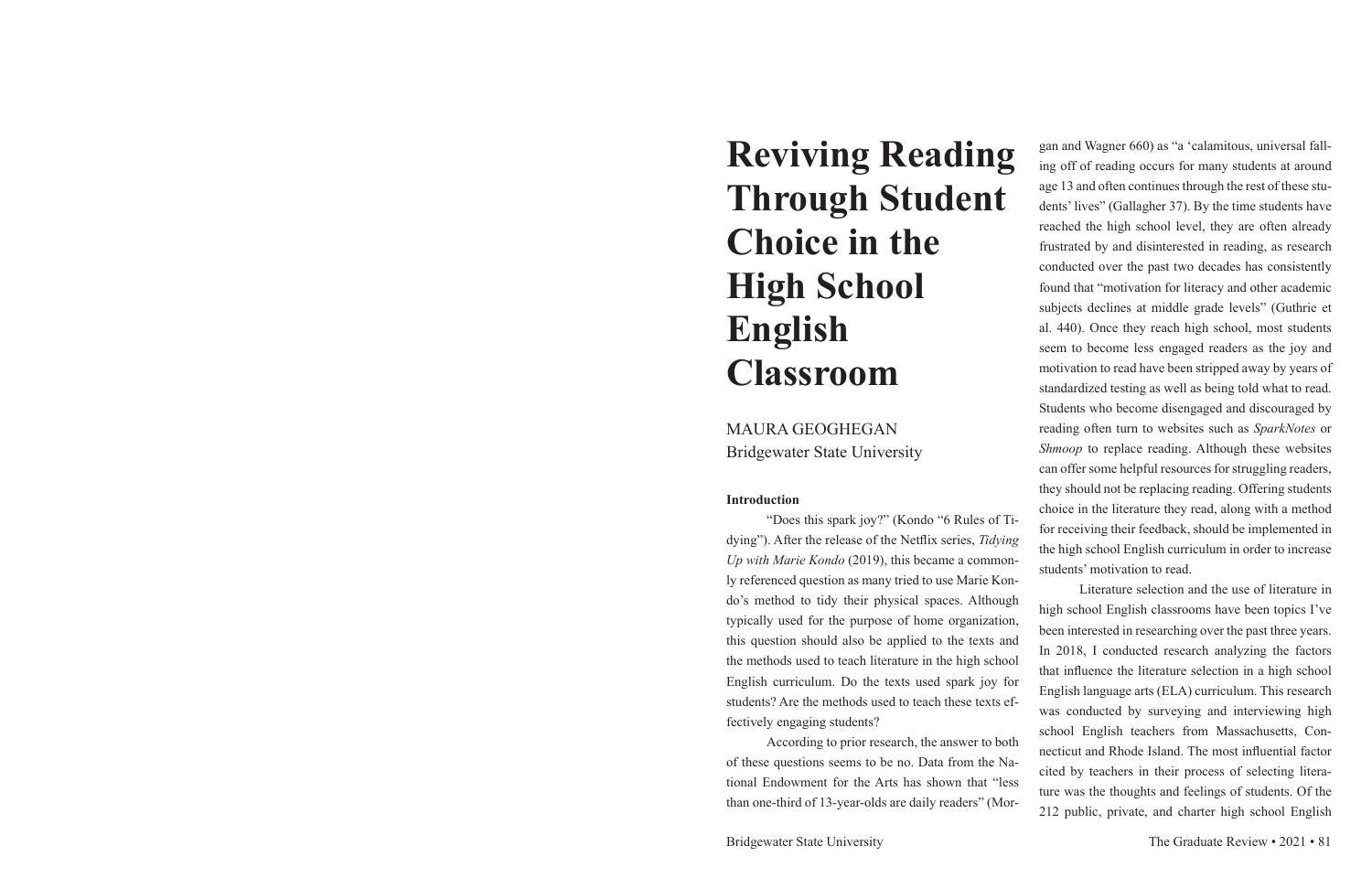teachers surveyed, "79.2% of teachers either agreed or strongly agreed that students' thoughts and feelings are factors that are considered when selecting literature" (Geoghegan 38). An official poll conducted by the National Reading Research Center (NRCC) also found that even when given a list of 99 options, teachers selected creating interest in reading as their top priority (Guthrie et al. 439). However, when I discussed this factor further with the nine teachers I interviewed, only one teacher had any way of receiving formal feedback on the thoughts and feelings of his students. But even this feedback was limited as he only solicited feedback from his AP literature students.

In a time when reading engagement is declining, teachers need to be seeking out the thoughts and feelings of their students in combination with their efforts to increase opportunities for student choice. My research seeks to fill part of this gap with a survey completed by current high school English students. In this anonymous survey, 375 students responded to 7 multiple choice and 2 short-answer questions that addressed their reading habits, their feelings about reading, and their thoughts about two possible models for providing choice reading in the high school English classroom. I also hope that my research can shed new light on the benefits of offering students choice at the high school level, since most research on this topic has been conducted at the middle school level and "few studies [have explored] the role of choice within a high school setting" (Morgan and Wagner 660).

### **Choice Reading Formats**

There are a variety of ways in which students can be given a choice in the books they are reading,

but I will be focusing on two specific formats. The first choice reading scenario that I am analyzing and seeking student feedback on is Christopher Wagner's format, which allows students to choose any book to read. Wagner, a high school teacher in Ohio, wanted to address the disengagement he had noticed in his students by moving away from the "'traditional' high school mindset" which "focuses on teaching particular books rather than particular ways to think about texts" and begin to shift this mindset by implementing a three-week choice reading unit that pulls from Nancy Atwell's "Reading Workshop format" (Morgan and Wagner 660-61). Wagner's choice reading unit allowed students to choose any book(s) to read over this threeweek period. Class time was structured to open with a mini-lesson on a topic addressed in the standards, such as point of view or tone, which students would then apply to their own books. Wagner would then assess the students' understanding of these concepts through journal entries and reading conferences. This model was only one unit in Wagner's curriculum since he believed students should still "read some canonical literature, but he did not want that to be *all* they read" (Morgan and Wagner 665). I agree with Wagner that a balance should still exist in order to engage students and help them find joy in reading, as well as to challenge students and guide them through more complex works.

The second choice reading scenario more purposefully combines the use of classic texts with contemporary novels. After or while reading a wholeclass novel, students get the opportunity to select a contemporary text to read from a pre-selected list that connects to the class novel through an element such as theme, conflict, or character. Variations of this format were discussed by Barry Gilmore as well as Berit Gordon. Gilmore suggests four ways in which choice reading can be incorporated into the high school English curriculum and his first suggestion is to "pair a nontraditional text with a traditional one" by linking "high-interest books thematically or by subject area with a required classic" (49). This suggestion is expanded on by Berit Gordon in her book, *No More Fake Reading,* which discusses the benefits of this format and provides strategies for implementing a blend of choice reading with classic literature. Both Gilmore and Gordon see the value of providing students with choice, while also providing a balance of high-interest, contemporary texts, alongside challenging, classic texts in order to engage readers while strengthening their critical thinking skills. Both formats offer English teachers an opportunity to incorporate more opportunities for student choice while still balancing traditional curriculum and the state standards. Stotsky is primarily concerned with teachers' ability to maintain academic rigor, but she fails to note that contemporary books can be just as rigorous and hold as much merit as the classics (Gallo 36). Stotsky's argument also implies that engagement and academic rigor are unrelated concepts that English teachers must pick and choose from. However, effective English teachers understand that students need to feel engaged and motivated first in order to perform at a higher academic level. Stotsky is also concerned that choice reading will lead to a lack of uniformity within the high school reading creates a "highly individualistic literature curriculum," according to Stotsky, that is insufficient in providing students with a common educational foundation that she believes a strong, American citizen

**Opposing Viewpoints** Even though research has shown the benefits offered by choice reading, there are some teachers and scholars who are skeptical and have argued that students should not get to choose what they read (Geoghegan 38-41; Prose; Stotsky). Critics of offering students choice fear that rigor and literary merit will be lost if they concede this autonomy to students. Sandra Stotsky, professor emerita in the Department of Education Reform at the University of Arkansas, is one such critic, who feels that providing students with choice in order to engage them in reading overshadows the academic purpose of an English class (*The Death and Resurrection of a Coherent Literature Curriculum*). English curriculum. The implementation of choice should have ("Whose Literature?" 56). Although this is a valid concern, it is more important that students are being exposed to a variety of perspectives, so that they are better prepared to interact with others in the diverse world in which we are currently living. Through the implementation of choice reading units, students will be able to not only read a text they have chosen and will enjoy, but they will also practice having conversations with their peers in which they will offer and build upon each other's different experiences and perspectives. Teaching all American students the exact same book is limiting and does not reflect real-life reading habits. Francine Prose expresses similar concerns as she argues that more of a focus should be placed on complex, classic literature because she sees this as the only way for students to be exposed to great literature,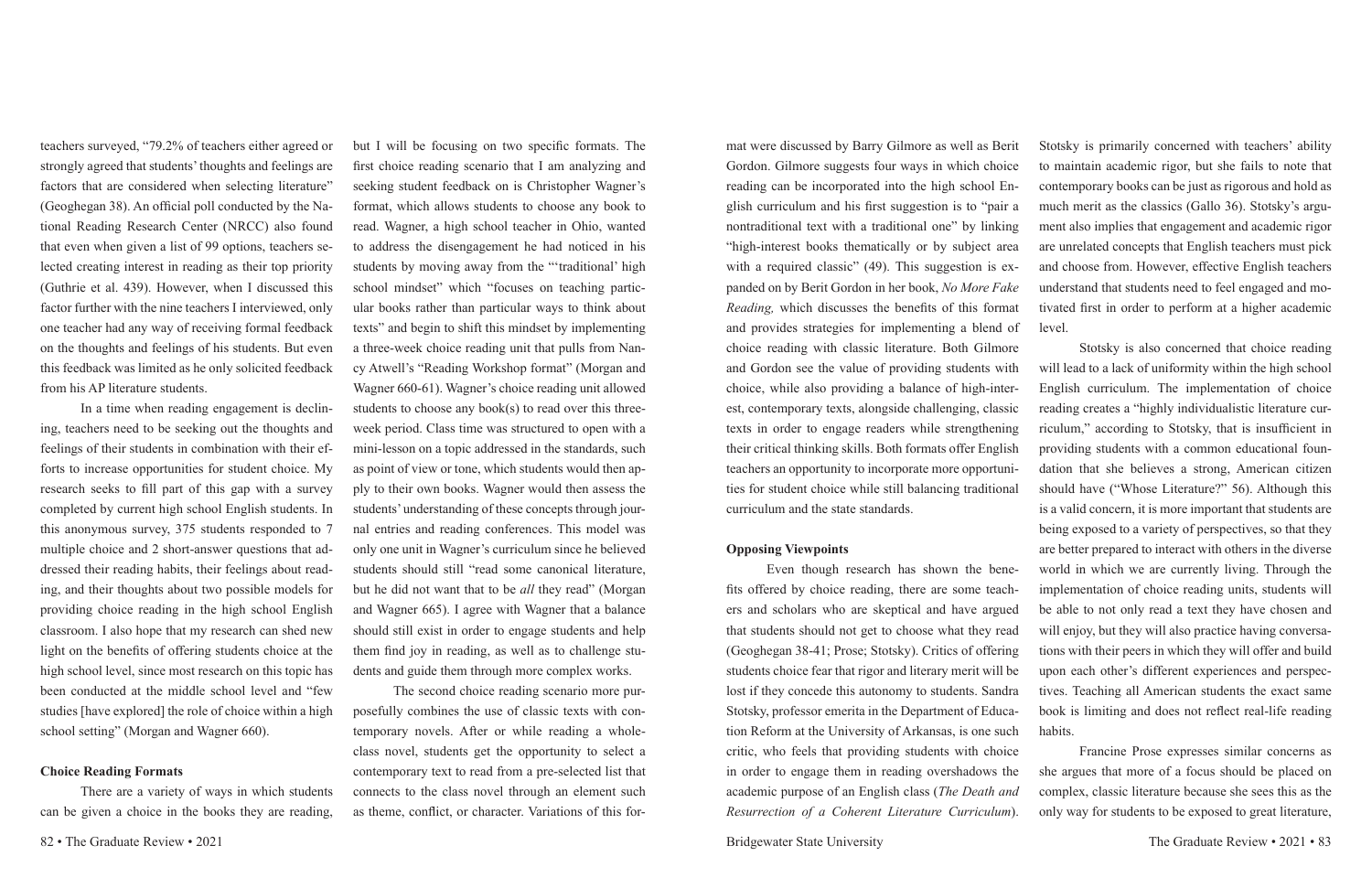expand their vocabularies, improve their comprehension, and deepen their levels of critical thinking (183). Prose presents an interesting argument for the monopoly of classic literature at the high school level, but she takes an elitist stance in which she does not appear to care about the diverse needs and abilities of all students. According to her, all teenagers should be capable of reading and appreciating complex literature and only by reading the classics will they find a love for literature (184). She assumes that all students can fit this mold, that all students care deeply about reading classic literature, and that contemporary texts are not as complex or valuable as more traditional choices. However, in order to engage students in reading while still challenging them, there does need to be a balance between guiding students through these complex, canonical works while also offering students choice in their reading to help them develop a greater appreciation and motivation for reading.

Providing students with the freedom to choose their own books has been shown to yield noticeably positive results (Allred and Cena; Gilmore; Gordon; Morgan and Wagner). A prominent example of these positive results can be seen in the data collected by Johnny B. Allred and Michael E. Cena. Allred and Cena conducted research in two 11th-grade English language arts (ELA) classrooms "in a western U.S. public high school" (29). Allred and Cena collected data using field notes, daily student-participant quick writes, anecdotal summaries of daily classroom interactions, and pre- and post-reading motivational surveys during an 18-day unit in which students were given the opportunity to choose a book to read and then discuss it with peers, who were reading a similar genre, in literature circles (29-30). At the conclusion of Allred's and Cena's research study, they found that the average score for students rating of reading value and reading self-concept on the motivational survey posttest "was higher at the end of the study… than at the beginning… [and] the difference between means was statistically significant" (31).

The debate between the use of classic and contemporary texts in the high school English curriculum is one that I will touch upon briefly here simply to state that I am not arguing for the removal of the classics from the high school English curriculum. Instead, I am arguing for more opportunities for choice to be provided to students in the books they are reading, which often coincides with the inclusion of more contemporary texts. In my research, several scholars discuss the use of classic and contemporary texts within their own arguments about choice reading, but I did not come across any scholars that argued for an abandonment of the classics. Instead, many agree that there should be a balance between classic and contemporary texts (Gallo; Gilmore; Gordon; Morgan and Wagner). Sev-

eral students also expressed this desire for a balance between choice texts and whole-class novels in their survey responses. Students shared that they would still like to have opportunities to read a whole-class novel so they can have class discussions and work with their peers on a common book, but they also want to have opportunities to choose what they read since this would "make English more enjoyable and engaging for many students." Students and scholars may have differing opinions on how this balance could be achieved, but they can agree on one thing: choice reading should be incorporated more often.

Choice reading has been shown to increase student engagement, help students further develop a sense of identity, improve self-regulation, inspire intrinsic motivation, expand students' vocabulary and improve performance on standardized tests (Gallagher 40; Morgan and Wagner 660, 666). There are a wide variety of ways in which teachers can implement choice reading to obtain similar positive results, but as mentioned earlier, I will be focusing on Wagner's, Gilmore's, and Gordon's choice reading formats. permission from my department head, and I then sent the survey link to colleagues in my department. It was optional for teachers to share this survey with their students, but I was able to receive 375 student survey responses. Although this research was limited in scope, it could be easily replicated at other high schools across the Commonwealth of Massachusetts or the country to see if other high school students have similar or differing responses. The survey was completed by students from

**Methodology** Qualitative and quantitative research methods were used through the distribution of the survey. This combined research method was used because the multiple-choice questions on the survey provided more quantitative, statistical data, while other questions on the survey were open-ended, so students had the opportunity to share their own thoughts and feelings from which I could obtain qualitative data. I chose to conduct my research in this way since a survey was the easiest way in which to receive input from a larger number of students. This also allowed me to analyze and compare both my quantitative and qualitative data with similar data from previous research studies. Shrewsbury High School (SHS) in Shrewsbury, Massachusetts. General demographic information about the 9th- through 12th-grade students who took this survey was found on the Massachusetts Department of Elementary and Secondary Education (DESE) school profile website. According to the Shrewsbury High School profile, there were 1,873 students enrolled at the time, and of these students, 873 identified as male, 998 identified as female, and two identified as nonbinary. The SHS student population was also comprised of the following races and ethnicities: 56.2% White, 27.2% Asian, 8.8% Hispanic, 3.7% Multi-race/non-Hispanic, 3.6% African American, and 0.4% Native American (Massachusetts Department of Elementary and Secondary Education).

The survey was created using Google Forms and questions were focused on students' habits, thoughts, and feelings on reading. Students were asked a variety of multiple-choice and open-response questions. The questions included in my survey can be found in Appendix A. Students completed the survey anonymously and questions about student demographics or identifying factors were excluded to maintain anonymity. Before distributing my survey, I obtained **Findings** In order to contribute new information to the research regarding different reading and choice formats, I surveyed 375 current high school students to get their anonymous, honest feedback on these formats along with their thoughts on reading in general. As highlighted earlier, one of the biggest challenges high school English teachers face when it comes to reading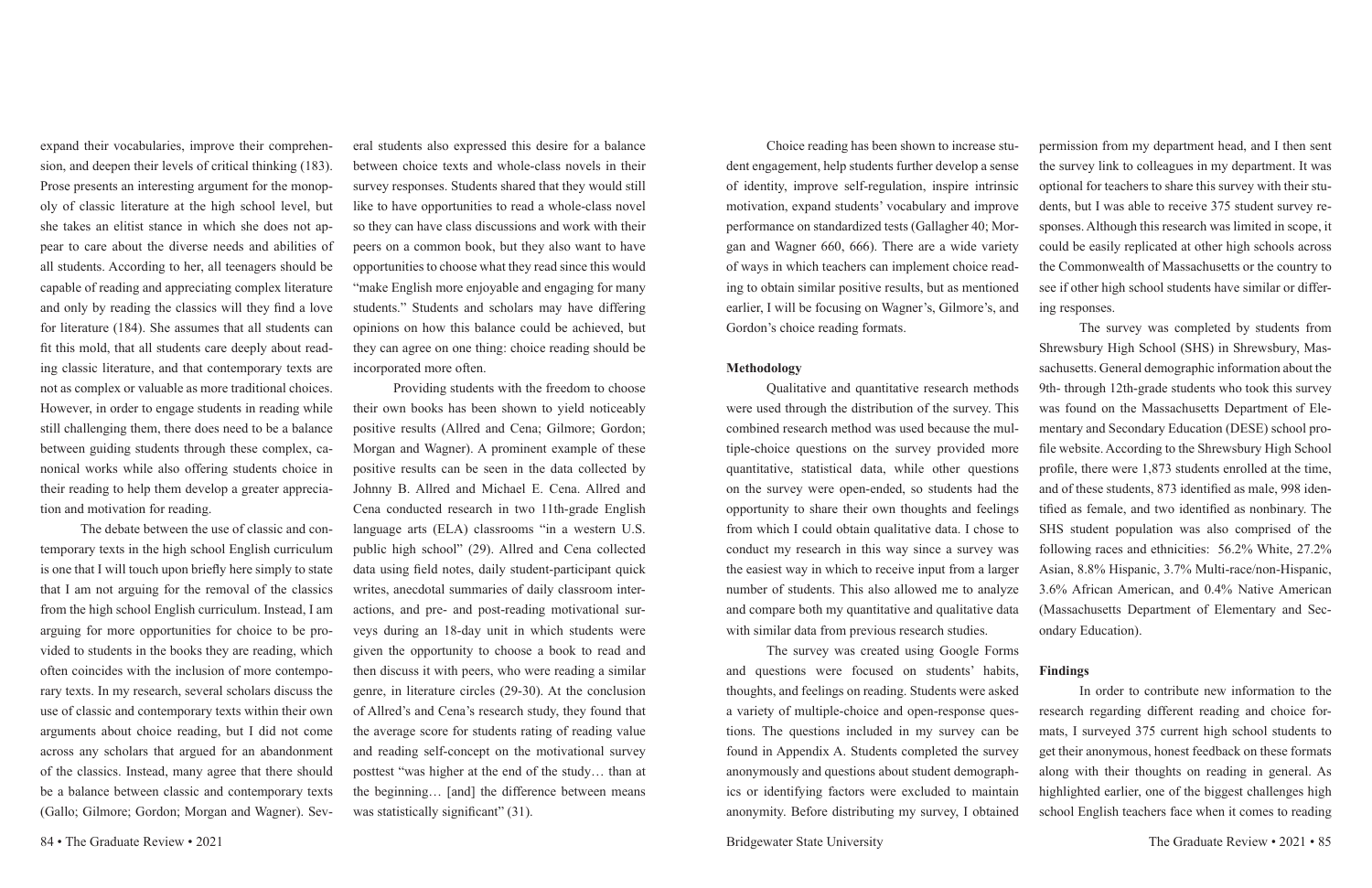is the fact that many students have developed a strong distaste for reading by the time they enter the ninth grade. This sentiment was reflected in students' survey responses. Out of the 375 students I surveyed, 71.7% of students shared that when they realized they no longer enjoyed reading, it was at some point between the fourth and eighth grade. A total of 20.4% of students said they did not enjoy reading at all, which does not seem like a significant percentage at first. However, when this is combined with the fact that 51.2% of students said they enjoy reading only when they get to choose their book, this shows that the majority of high school students no longer enjoy reading because they either have not been given the support in finding a book they enjoy, or they have only been reading books they have been assigned for class.

Besides the variety of multiple-choice questions regarding their reading habits and preferences, students were also asked to read two scenarios and then explain whether they would or would not like an English class formatted in that way. Students responded much more favorably to the first scenario, inspired by Wagner's format, which gave them the freedom to read any book of their choice, as opposed to the second scenario, inspired by Gilmore's and Gordon's format, in which students would choose a book from a preselected list that connects to a previous or upcoming whole-class novel in some way. In response to the first scenario, 254 students (67.5%) expressed definitive interest, 76 students (20.3%) were uncertain whether they would enjoy this format, and 45 students (12%) stated that they would not enjoy this format. In response to the second scenario, only 161 students (42.8%) expressed definitive interest, 56 students (14.9%) were

uncertain whether they would enjoy this format, and 158 students (42%) stated that they would not enjoy this format. Since the first scenario provided students with more choice, I anticipated they would prefer this format, but I was surprised by how many more students were opposed to the second scenario.

Although students were able to find some positive aspects to the second scenario, they were overwhelmingly in favor of the first scenario. Several benefits were highlighted by students, but they were primarily drawn to the first scenario since this offered them the most choice. One student shared that this scenario would be the most beneficial, since it will not only increase students' motivation to read, but it will also "help kids grow more and learn better because they are getting a one-on-one experience [with] the teacher." Choice reading would not only help to improve students' confidence in their reading ability, but it would also help to improve their academic performance as one student stated that they "perform better academically when [they're] interested in the subject they're studying" and "would look forward to [their] English homework instead of dreading it." If English teachers want students to feel motivated to read and excited about their learning like they claim they do, then choice reading should be incorporated into the curriculum.

Although students favored the first scenario, there were still several students who expressed concerns and highlighted possible issues with this format. Students were concerned that this scenario would make it difficult to have common discussions and for students to receive help from their teacher or classmates if they were reading different books. It may be challenging for teachers to have an in-depth understanding of each student's book if students are given complete freedom of choice, but it is still possible to have whole-class discussions on literary elements such as theme, character, and tone, among many others. These discussions would help students understand how to respectfully and productively contribute to a conversation of differing perspectives and build on one another's ideas. These discussions may also help spark an interest in a new book as one student shared that they would enjoy this format most since "I would have the opportunity to learn about new books that other kids read in class and that would increase my interest in reading." have a good amount of student interest. Students were primarily opposed to this scenario because of the limitation of choice and the requirement to read a classic, whole-class novel. Those who preferred this format liked the opportunity for choice, the possibility to still have class discussions, and the ability to work with their peers on the class novel. Even though students responded differently to each scenario, they agreed that they would like some form of choice in the books they read. However, implementing choice reading into the high school English curriculum is not always viewed favorably by teachers.

**Implications** Even though Wagner's research, which inspired the first scenario, was conducted once with one class of students, over a brief three-week period, he was still able to find many positive results which current high school students were able to highlight in their survey responses. Over this three-week period, Wagner's students read 81 books total, and students "finished the unit with 46 As, 9 Bs, and 2 Cs" which was based on "journals, conferences, and an assessment that checked their ability to apply the concepts" (Morgan and Wagner 665). Wagner was able to teach in a way that allowed him to cover literary elements addressed in the standards, better work with and assess students as individual learners through one-on-one conferences, and witness "students becoming more engaged with their reading" (Morgan and Wagner 666). In comparison to the first scenario inspired by Wagner, the second scenario inspired by Gilmore and Gordon was received less favorably, but it did still Hesitation to implement a choice reading unit often stems from concerns that are similar to those expressed by critics such as Stotsky and Prose. Many wonder how students will be challenged in their reading if they are not focused on reading the classics. Two high school English teachers who I had interviewed in a previous research study voiced this concern. They cited "literary merit" as their primary factor when choosing texts for their curriculum since books such as *Moby Dick* may not be a student's first choice, but "they're going to read it because they need to [and] it has a tremendous amount of literary merit" (Geoghegan 39). I agree that literary merit should be valued in texts chosen for the high school English curriculum, and teachers should be given autonomy to make these choices as professionals. However, this viewpoint is narrow-minded since it implies that contemporary texts are too simple; the curriculum would be "dumbed down" as a result of including them; and if given the opportunity to choose, students would never be interested in reading the classics when this is not always the case ("Whose Literature?" 55). Solely requiring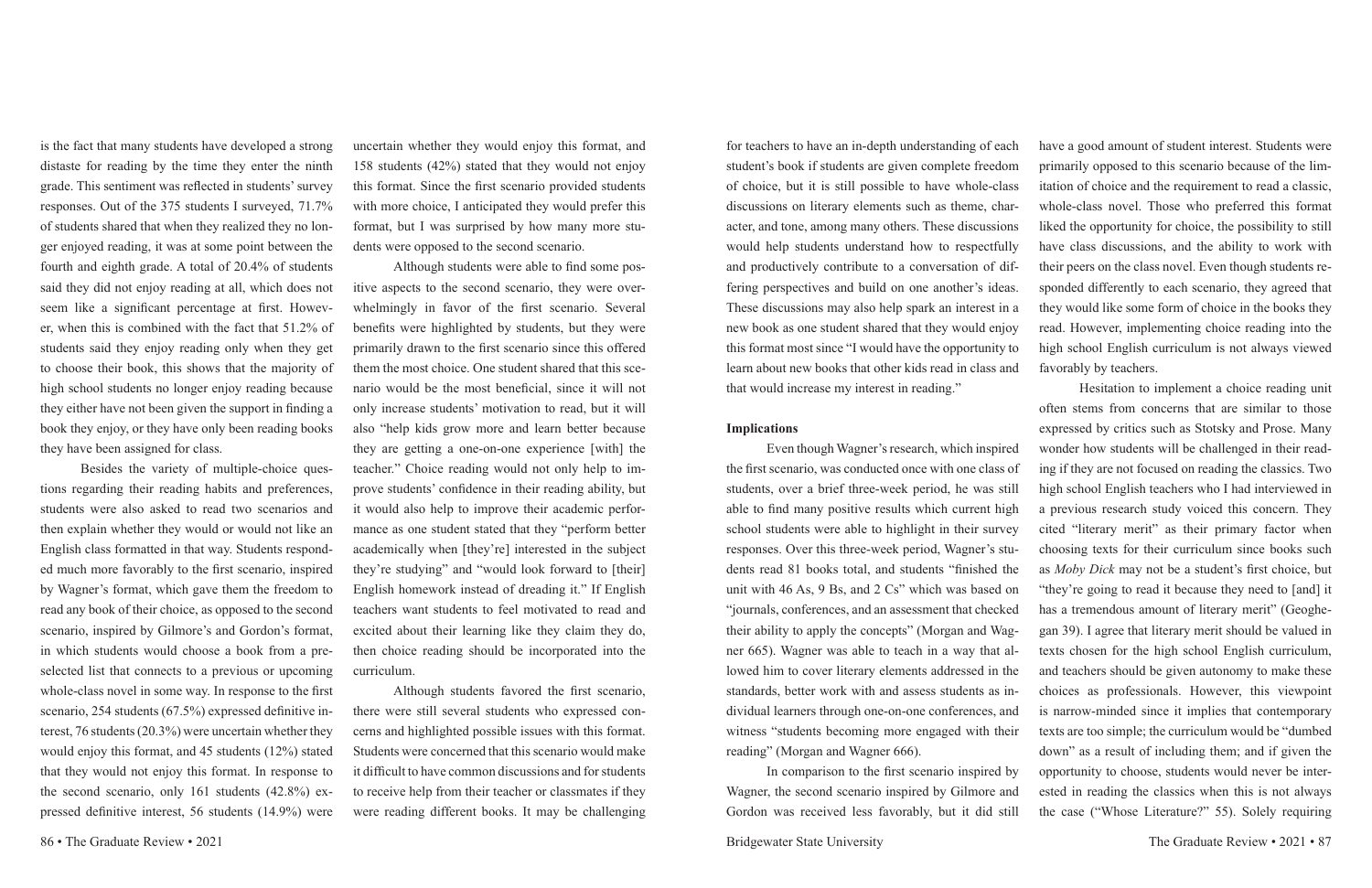students to read challenging books, such as the classics, for the entirety of their high school career leads to frustration for the students and is an ineffective strategy for building students' confidence and motivation to read (Ivey and Fisher 11-12). Providing students with choice can help to build their confidence and increase their motivation to read. Although these criticisms of contemporary texts are narrow-minded, I do agree that it is still important for students to be challenged in order to grow as readers and learners. Because of this, students should either be working from reading a choice novel to a more challenging whole-class novel, or their next choice reading book should be slightly more challenging to take their reading to the next level.

### **Conclusion**

As teachers, scholars, and researchers continue to research and analyze different methods of implementing choice reading at the high school level, it is important to involve students in the conversation by soliciting their feedback. What this research has highlighted for me as an English teacher is that students are not asked for their input about their reading as often as they should be. I was impressed by the intuition and thoughtfulness shown by students in their survey responses and feel that both students and teachers would benefit from increased opportunities for student feedback. If they are the audience that is being served, then it is crucial that their feedback is received, analyzed and acted upon. In their survey responses, several students expressed their gratitude for having an opportunity to share their thoughts and feelings. Incorporating more opportunities for students to reflect on their learning, practice metacognition and have their voices heard as

valuable members of the high school community will ideally result in positive changes that will help inform teaching practices and student learning.

- Allred, Johnny B., and Michael E. Cena. "Reading Motivation in High School: Instructional Shifts Student Choice and Class Time." Journal of Ad *lescent & Adult Literacy*, vol. 64, no. 1, 2020, p. 27–35.
- Gallagher, Kelly. "Reversing Readicide." *Education Leadership*, vol. 67, no. 6, Mar. 2010, pp. 36–41.
- Gallo, Donald R. "How Classics Create an Aliterate Society." The English Journal, vol. 90, no. 3, Ja 2001, pp. 33–39.
- Geoghegan, Maura. *The Factors that Influence the S* lection of Literature in a High School English La guage Arts (ELA) Curriculum. Undergraduate the sis. Assumption College, 2018.
- Gilmore, Barry. "Worthy Texts: Who Decides?" *Ed cational Leadership*, Mar. 2011, pp. 46–50.
- Gordon, Berit. *No More Fake Reading: Merging the Classics with Independent Reading to Create Joyful, Lifelong Readers*. Corwin, 2018.
- Guthrie, John T., et al. "Engagement in Reading for Young Adolescents." *Journal of Adolescent & Adult Literacy*, vol. 40, no. 6, Mar. 1997, pp. 438–446.
- Ivey, Gay, and Douglas Fisher. "Learning from What Doesn't Work." *Educational Leadership*, Oct. 2005, pp. 8-14.
- Kondo, Marie. "Rule 6: Ask Yourself If It Sparks Joy – KonMari: The Official Website of Marie Kondo." *KonMari*, 27 July 2020, konmari.com/marie-kondorules-of-tidying-sparks-joy/. Accessed 17 November, 2020.
- Massachusetts Department of Elementary and Secondary Education. "Enrollment Data (2019-20) - Shrewsbury Sr High (02710505)." *Massachusetts*

In order to engage students in reading and help foster empathy and strong critical thinking skills, high school English teachers should be implementing choice reading at some point within their curriculum. When given more choice, students respond more positively, feel motivated to read and are more likely to engage in class discussions and activities (Allred and Cena; Gilmore; Gordon; Morgan and Wagner). English teachers do not have to abandon the classics in order to accomplish this as they can still provide a balance between student choice and whole-class novels through Gilmore and Gordon's second scenario. As was shown by Wagner's research and the survey responses from current high school students, students respond more positively to increased opportunities for choice. When students feel involved in their learning, their engagement and motivation increase. This involvement can be achieved through both choice reading and regular student surveys, but we cannot continue to expect students to develop a love for reading or feel motivated to read if they are continuously force-fed books. In order to effectively engage students, they should also be involved in this conversation around implementing choice in the high school English classroom by seeking their feedback through formats such as surveys or written responses. Rekindling the spark of joy in reading is unlikely to happen unless more opportunities for choice reading are implemented in high school English classrooms.

### **Works Cited**

|                | School and District Profiles, 2020, profiles.doe.mass. |
|----------------|--------------------------------------------------------|
| ng             | edu/profiles/student.aspx?orgcode=02710505&org-        |
| in             | typecode= $6&$ . Accessed on May 30, 2021.             |
| lo-            | Morgan, Denise N., and Christopher W. Wagner.          |
| p.             | "What's the Catch?" Providing Reading Choice in        |
|                | a High School Classroom." Journal of Adolescent &      |
| ıal            | Adult Literacy, vol. 56, no. 8, May 2013, pp. 659–     |
|                | 667.                                                   |
| ate            | Prose, Francine. "I Know Why the Caged Bird Cannot     |
| ìn.            | Read." <i>Harper's Magazine</i> , Sept. 1999, pp. 176– |
|                | 188.                                                   |
| se-            | Stotsky, Sandra. "Whose Literature? America's!" Edu-   |
| $n-$           | cational Leadership, vol. 49, 1991, pp. 53–56.         |
| e-             | Stotsky, Sandra. The Death and Resurrection of a Co-   |
|                | herent Literature Curriculum: What Secondary En-       |
| lu-            | glish Teachers Can Do. Lanham, MD, Rowman &            |
|                | Littlefield Publishers, 2012.                          |
| $\mathbf{1}$ . |                                                        |

### **About the Author**

**Maura Geoghegan** received her Bachelor of Arts in English and Secondary Education from Assumption College (now Assumption University) in the spring of 2019. Maura is currently pursuing her Master of Arts in Teaching (MAT) English and Secondary Education at Bridgewater State University. Her paper was completed in the fall 2020 under the mentorship of Dr. Kimberly Davis for her Introduction to Graduate Studies in English course. Maura also presented this paper virtually at the Master's in English Regional Conference (MERC) in January 2021. Maura teaches 9thand 10th-grade English at Shrewsbury High School, Shrewsbury Public Schools.